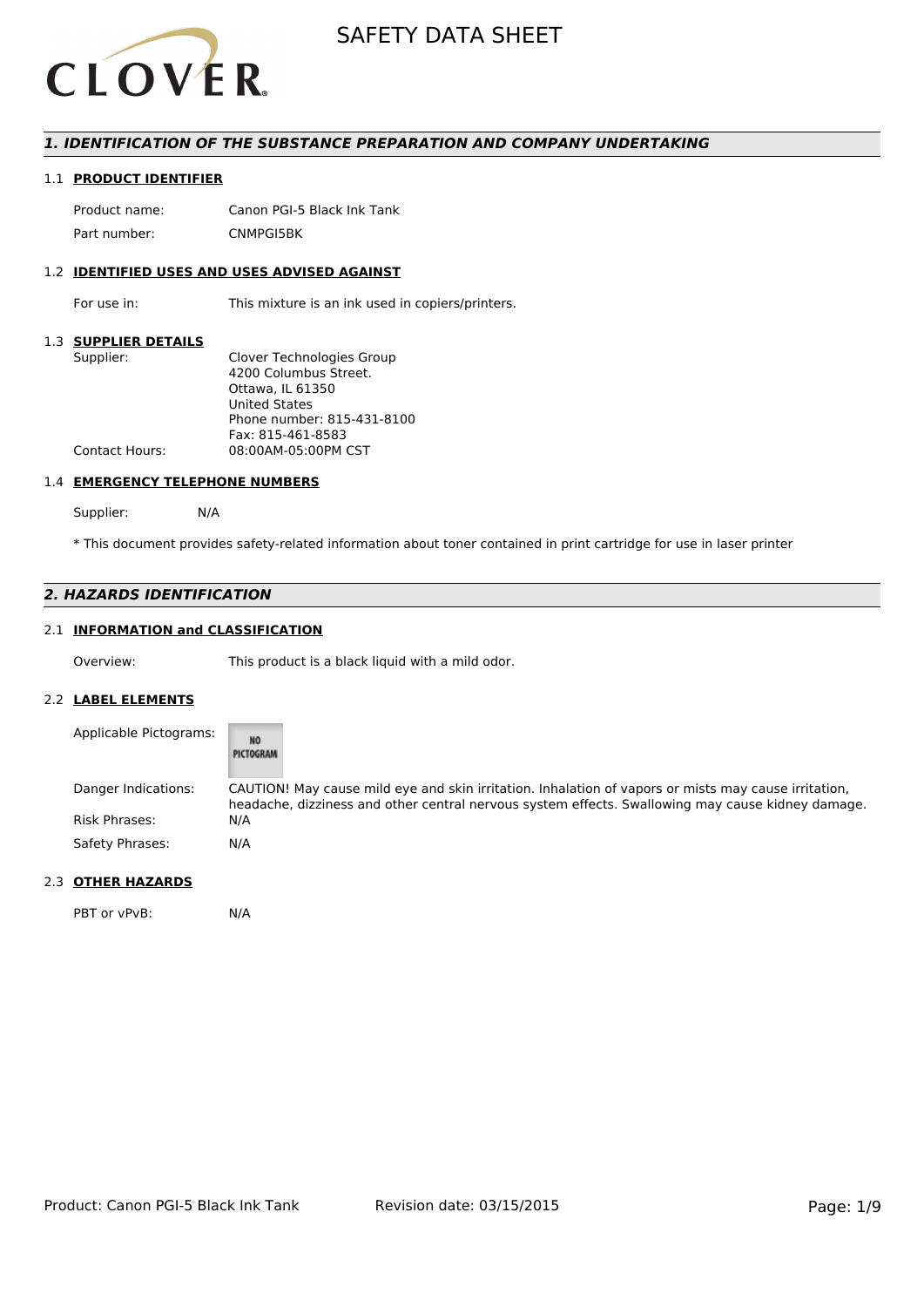# **CLOVER**

# SAFETY DATA SHEET

# *3. COMPOSITION / INFORMATION ON INGREDIENTS*

| Ingredients   | <b>CAS number</b>   | Weight % | <b>OSHA</b><br><b>PEL</b> | <b>ACGIH</b><br><b>TLV</b> | Other |
|---------------|---------------------|----------|---------------------------|----------------------------|-------|
| 2-Pyrrolidone | <b>TRADE SECRET</b> | 1-10     |                           |                            |       |
| Carbon Black  | <b>TRADE SECRET</b> | $1-5$    |                           |                            |       |
| Glycerin      | <b>TRADE SECRET</b> | 1-5      |                           |                            |       |

## The Full Text for all R-Phrases are Displayed in Section 16

#### **COMPOSITION COMMENTS**

The Data Shown is in accordance with the latest Directives.

This section provides composition information for the toner powder contained in specially designed container inside of the print cartridge.

# *4. FIRST-AID MEASURES*

#### 4.1 **FIRST AID MEASURES**

# 4.1.1 **FIRST AID INSTRUCTIONS BY RELEVANT ROUTES OF EXPOSURE**

| Inhalation:   | Remove victim to fresh air. If breathing has stopped, give artificial respiration. If breathing is<br>difficult have qualified personnel administer oxygen. Get medical attention.                                                                                                                                |
|---------------|-------------------------------------------------------------------------------------------------------------------------------------------------------------------------------------------------------------------------------------------------------------------------------------------------------------------|
| Eye contact:  | Flush eyes with water for 15 minutes while lifting the upper and lower lids. Get medical attention.                                                                                                                                                                                                               |
| Skin contact: | Remove contaminated clothing. Wash contact area thoroughly with soap and water until no traces<br>of the chemical remains. Get medical attention if irritation develops or persists. Launder<br>contaminated clothing before reuse. Discard contaminated clothing such as shoes that cannot be<br>decontaminated. |
| Ingestion:    | Call a poison control center or doctor immediately for treatment advice. If conscious, give one 8<br>ounce glass of water to dilute. DO NOT induce vomiting unless directed by medical personnel. Do<br>not give anything by mouth to or induce vomiting in a person who is unconscious or convulsing.            |

#### 4.1.2 **ADDITIONAL FIRST AID INFORMATION**

Additional first aid information: N/A Immediate Medical Attention Required: N/A

## 4.2 **SYMPTOMS AND EFFECTS**

Acute Symptoms from Exposure: N/A Delayed Symptoms from Exposure: N/A

# 4.3 **IMMEDIATE SPECIAL TREATMENT OR EQUIPMENT REQUIRED**

N/A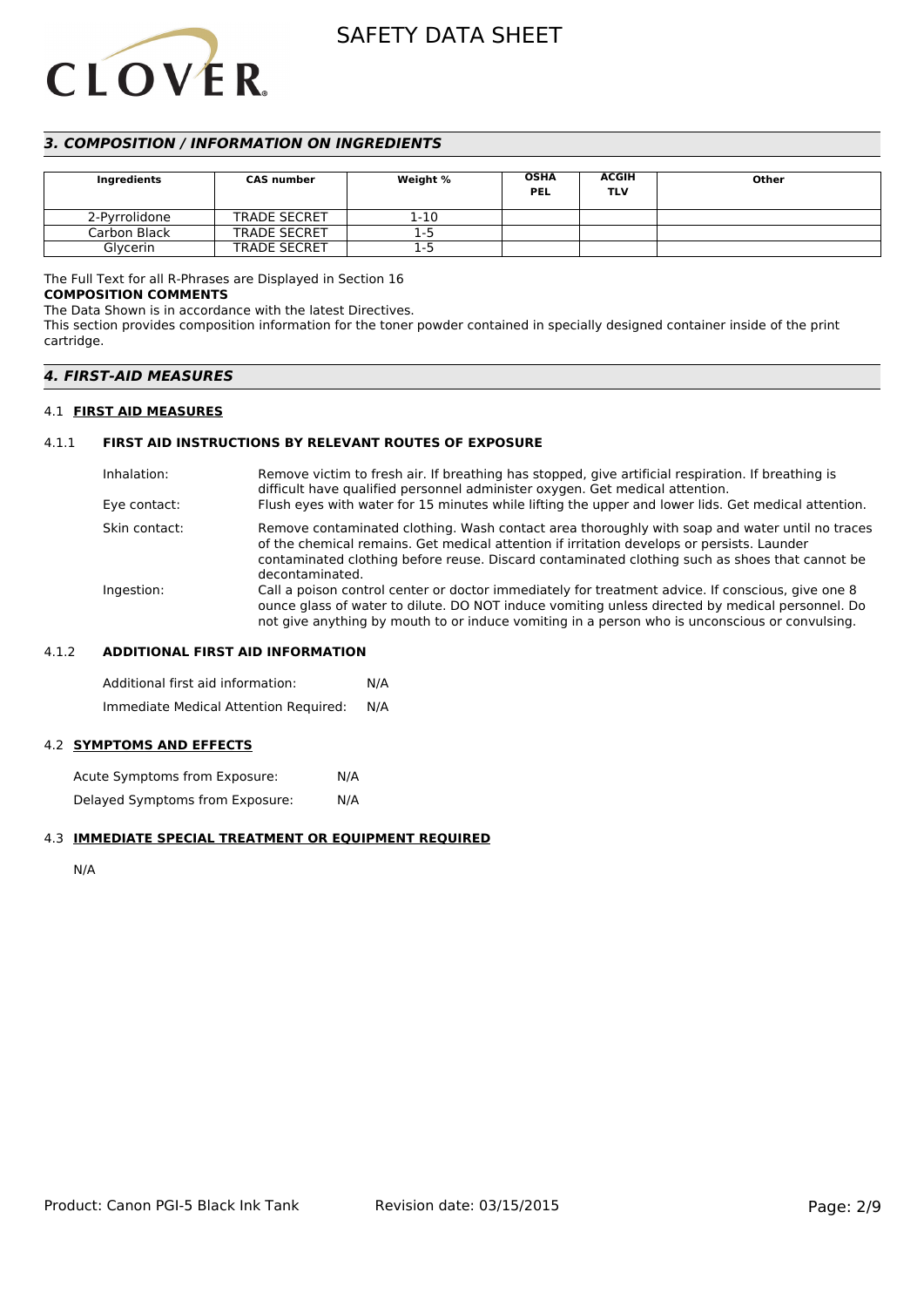

# *5. FIRE-FIGHTING MEASURES*

#### 5.1 **EXTINGUISHING MEDIA**

Recommended Extinguishing Media: Use media appropriate to the surrounding fire. Extinguishing Media Not to be Used: None known.

#### 5.2 **SPECIAL HAZARD**

Unusual Fire/Explosion Hazards: None known. Extinguishing Media Not to be Used: None known.

#### 5.3 **ADVICE FOR FIRE FIGHTERS**

Avoid inhalation of smoke. Wear protective cloting an wear self-contained breathing apparatus

#### *6. ACCIDENTAL RELEASE MEASURES*

#### 6.1 **PERSONAL PRECAUTIONS, PROTECTIVE EQUIPMENT AND EMERGENCY PROCEDURES**

#### 6.1.1 **PRECAUTIONS FOR NON-EMERGENCY PERSONNEL**

PERSONAL PROTECTIVE EQUIPMENT: Select in accordance with OSHA 1910.134 and good Industrial Hygiene practice. PROTECTIVE CLOTHING: Use personal protective equipment to minimize exposure to skin and eye.

#### 6.1.2 **ADDITIONAL FIRST AID INFORMATION**

Avoid contact with eyes, skin and clothing. Avoid breathing vapors. Use with adequate ventilation. Remove and launder contaminated clothing before re-use. Wash thoroughly after handling and before eating, drinking, smoking or using toilet facilities.

#### 6.1.3 **PERSONAL PROTECTION**

Wear personal protective equipment as described in Section 8.

#### 6.2 **ENVIRONMENTAL PRECAUTIONS**

Regulatory Information: Keep product out of sewers and watercourses.

#### 6.3 **METHODS AND MATERIAL FOR CONTAINMENT AND CLEANUP**

Spill or Leak Cleanup Procedures: Wear appropriate protective clothing as described in Section 6.1.1. Dike spill and absorb with inert material. Collect into closable containers for proper disposal. Report spill as required by local and federal regulations.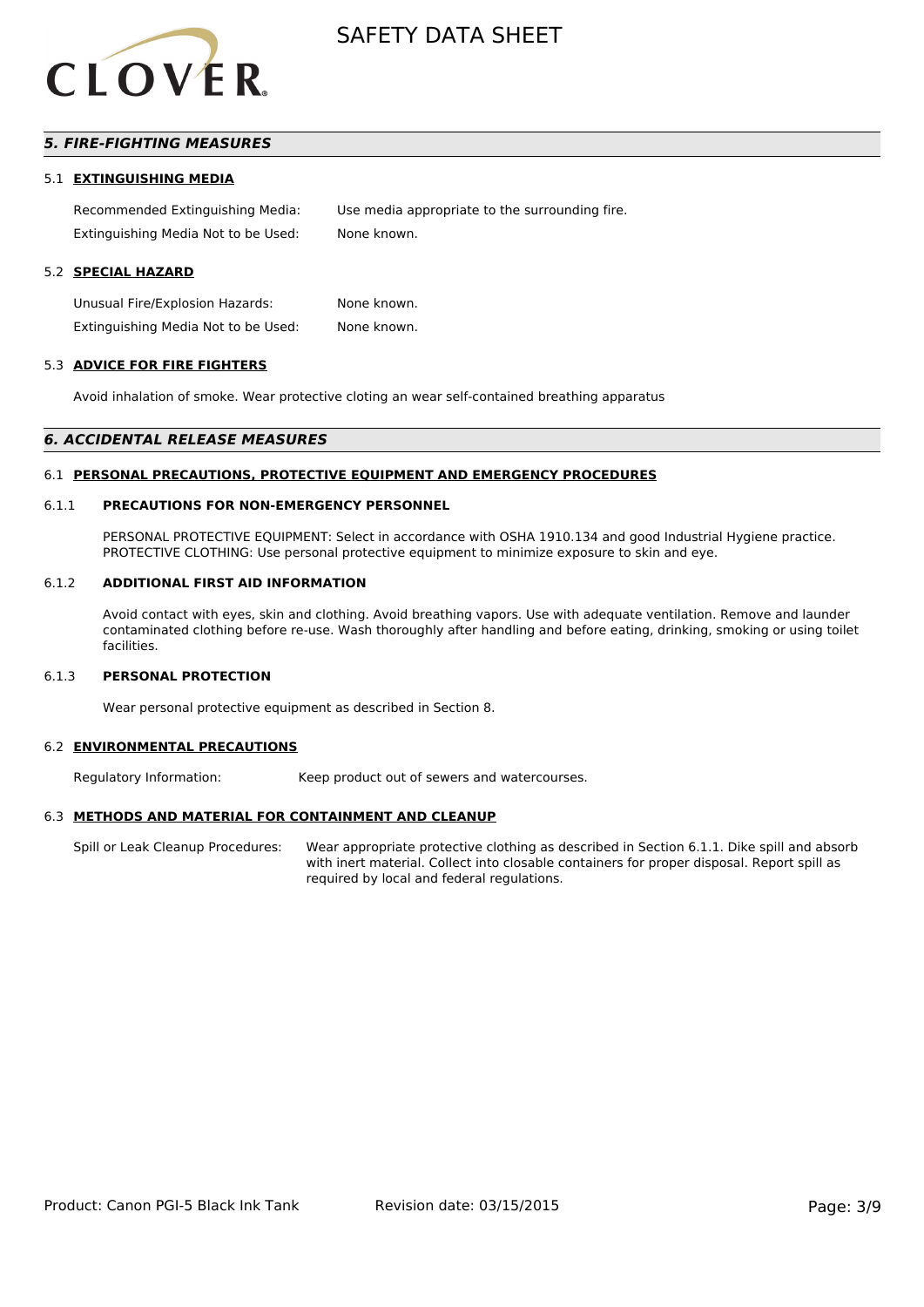

## *7. HANDLING AND STORAGE*

#### 7.1 **PRECAUTIONS FOR SAFE HANDLING**

Recommendations for Handling: No special precautions when used as intended. Keep containers closed, avoid creating dust. Keep away from ignition sources. Advice on General Hygiene: Never eat, drink or smoke in work areas. Practice good personal hygiene after using this material, especially before eating, drinking, smoking, using the restroom, or applying cosmetics.

#### 7.2 **CONDITIONS FOR SAFE STORAGE**

Avoid high temperatures, >100°F/32°C

#### 7.3 **SPECIFIC END USES**

Printing devices

#### *8. EXPOSURE CONTROLS/PERSONAL PROTECTION*

#### 8.1 **CONTROL PARAMETERS**

The best protection is to enclose operations and/or provide local exhaust ventilation at the site of chemical release in order to maintain airborne concentrations of the product below OSHA PELs (See Section 2). Local exhaust ventilation is preferred because it prevents contaminant dispersion into the work area by controlling it at its source.

#### 8.2 **EXPOSURE CONTROLS**

#### **Respiratory protection:**

IMPROPER USE OF RESPIRATORS IS DANGEROUS. Seek professional advice prior to respirator selection and use. Follow OSHA respirator regulations (29 CFR 1910.134 and 1910.137) and, if necessary, wear a NIOSH approved respirator. Select respirator based on its suitability to provide adequate worker protection for given work conditions, levels of airborne contamination, and sufficient levels of oxygen.

#### **Eye/Face Protection:**

Contact lenses are not eye protective devices. Appropriate eye protection must be worn instead of, or in conjunction with contact lenses.

#### **Hand/Skin Protection:**

For emergency or non-routine operations (cleaning spills, reactor vessels, or storage tanks), wear an SCBA. WARNING! Air purifying respirators do not protect worker in oxygen deficient atmospheres.

#### **Additional Protection:**

N/A

#### **Protective Clothing and Equipment:**

Wear chemically protective gloves, boots, aprons, and gauntlets to prevent prolonged or repeated skin contact. Wear splashproof chemical goggles and face shield when working with liquid, unless full face piece respiratory protection is worn.

#### **Safety Stations:**

Make emergency eyewash stations, safety/quick-drench showers, and washing facilities available in work area.

#### **Contaminated Equipment:**

Separate contaminated work clothes from street clothes. Launder before reuse. Remove material from your shoes and clean personal protective equipment. Never take home contaminated clothing.

#### **Comments:**

Never eat, drink or smoke in work areas. Practice good personal hygiene after using this material, especially before eating, drinking, smoking, using the restroom, or applying cosmetics.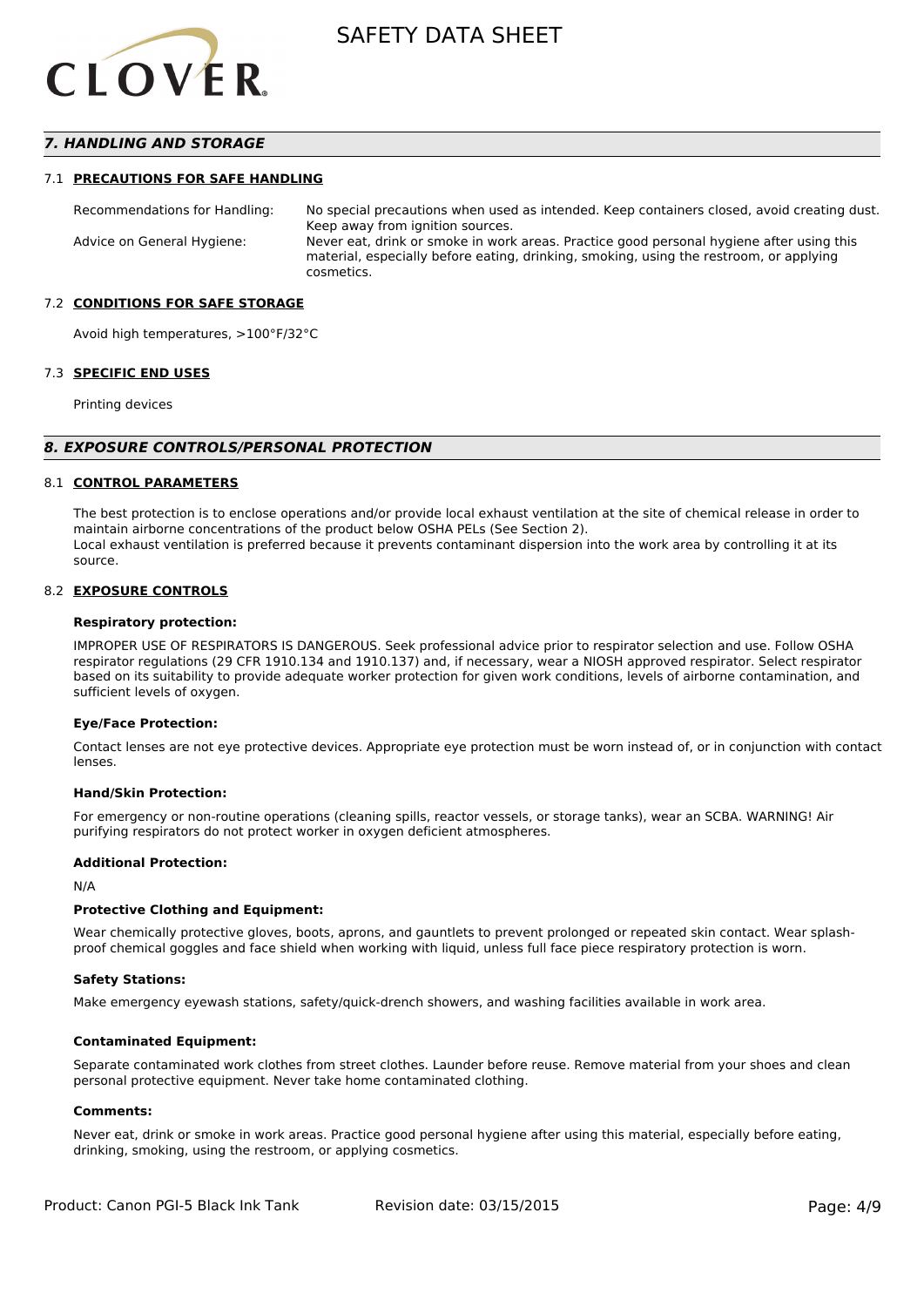

# *9. PHYSICAL AND CHEMICAL PROPERTIES*

# 9.1 **DETAIL INFORMATION**

| Physical state:            | APPEARANCE: Black liquid. |
|----------------------------|---------------------------|
| Color:                     | Black                     |
| Odor:                      | Mild odor                 |
| Odor threshold:            | N/A                       |
|                            |                           |
| Boiling point:             | $212^{\circ}F$            |
| Melting point:             | N/A                       |
| Flash point:               | None                      |
| <b>Explosion limits:</b>   | N/A                       |
| Relative density:          | N/A                       |
| Auto-ignition temperature: | N/A                       |
|                            |                           |

#### 9.2 **OTHER INFORMATION**

SPECIFIC GRAVITY (H20=1): 1.00 – 1.10 VAPOR PRESSURE: 17.5 mmHg VAPOR DENSITY (Air=1): Heavier than air SOLUBILITY IN WATER: Complete FREEZING POINT: Not available COEFFICIENT of WATER/OIL: Not available EVAPORATION RATE: < Butyl Acetate pH: 7.0 – 8.5

# *10. CHEMICAL STABILITY AND REACTIVITY*

#### 10.1 **Reactivity:**

| <b>Reactivity Hazards:</b>     | None                                                                                                           |
|--------------------------------|----------------------------------------------------------------------------------------------------------------|
| Data on Mixture Substances:    | None                                                                                                           |
| 10.2 Chemical Stability:       | The product is stable. Under normal conditions of storage and use, hazardous<br>polymerisation will not occur. |
| 10.3 Hazardous Polymerization: | Stable under conditions of normal use.                                                                         |
| 10.4 Conditions to Avoid:      | Keep away from heat, flame, sparks and other ignition sources.                                                 |
| 10.5 Incompatible Materials:   | Strong oxidising materials                                                                                     |
| 10.6 Hazardous Decomposition:  | Will not occur.                                                                                                |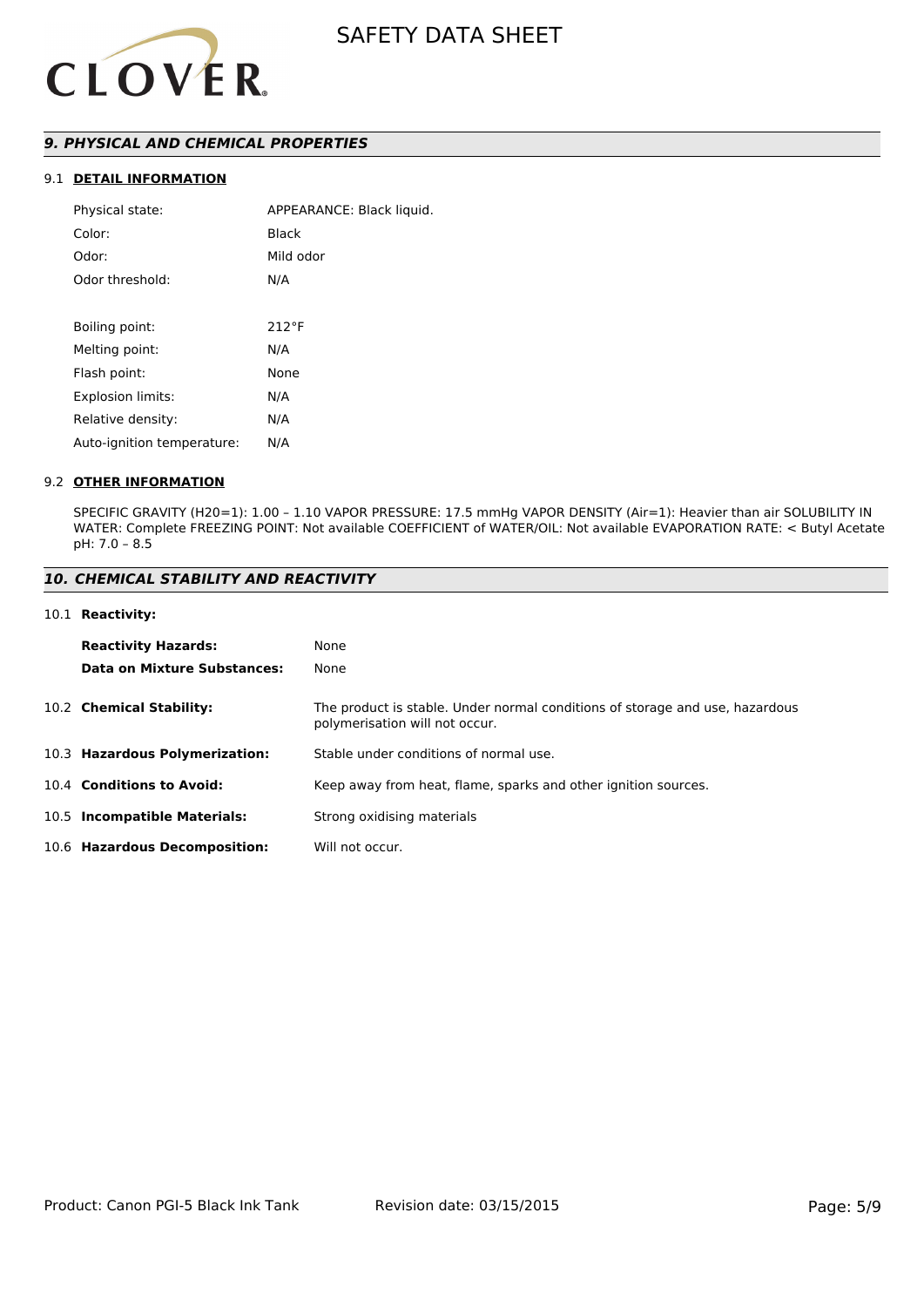

# *11. INFORMATION ON TOXICOLOGICAL EFFECT*

| <b>Mixtures:</b>                   | N/A                                                                                                                                |
|------------------------------------|------------------------------------------------------------------------------------------------------------------------------------|
| <b>Acute Toxicity:</b>             | N/A                                                                                                                                |
| <b>Skin Corrosion/Irritation:</b>  | Prolonged contact may cause mild skin irritation.                                                                                  |
| <b>Serious Eye Damage:</b>         | May cause mild irritation with redness and tearing.                                                                                |
| Inhalation:                        | Vapors or mists may cause respiratory irritation with headache, dizziness, drowsiness, narcosis,                                   |
|                                    | constriction of pupils, and loss of reflexes.                                                                                      |
| Sensitization:                     | N/A                                                                                                                                |
| <b>Mutagenicity:</b>               | N/A                                                                                                                                |
| <b>Carcinogenicity:</b>            | Carbon black is listed as "Possibly Carcinogenic to Humans" (Group 2B) by IARC.                                                    |
| <b>Reproductive Toxicity:</b>      | N/A                                                                                                                                |
| <b>STOT - Single Exposure:</b>     | Individuals with chronic skin, respiratory, kidney and liver disorders may be at increased risk from<br>exposure to this material. |
| <b>STOT - Multiple Exposure:</b>   | 2-pyrrolidone has been found to cause birth defects in studies with laboratory animals. Carbon                                     |
|                                    | black has been found to be mutagenic is some test systems.                                                                         |
| Ingestion:                         | Swallowing may cause gastrointestinal irritation, nausea, vomiting, diarrhea, narcosis, constriction                               |
|                                    | of pupils, increased blood sugar levels and loss of reflexes. May cause damage to the kidneys.                                     |
| <b>Hazard Class Information:</b>   | N/A                                                                                                                                |
| <b>Mixture on Market Data:</b>     | N/A                                                                                                                                |
| Symptoms:                          | N/A                                                                                                                                |
| Delayed/Immediate Effects: N/A     |                                                                                                                                    |
| <b>Test Data on Mixture:</b>       | N/A                                                                                                                                |
| <b>Not Meeting Classification:</b> | N/A                                                                                                                                |
| <b>Routes of Exposure:</b>         | N/A                                                                                                                                |
| <b>Interactive Effects:</b>        | N/A                                                                                                                                |
| <b>Absence of Specific Data:</b>   | N/A                                                                                                                                |
| Mixture vs Substance Data: N/A     |                                                                                                                                    |

# *12. ECOLOGICAL INFORMATION*

| 12.1 <b>Eco toxicity:</b>           | N/A |
|-------------------------------------|-----|
| 12.2 Degradability:                 | N/A |
| 12.3 Bioaccumulation Potential: N/A |     |
| 12.4 Mobility in Soil:              | N/A |
| 12.5 PBT & vPvB Assessment:         | N/A |
| 12.6 Other Adverse Effects:         | N/A |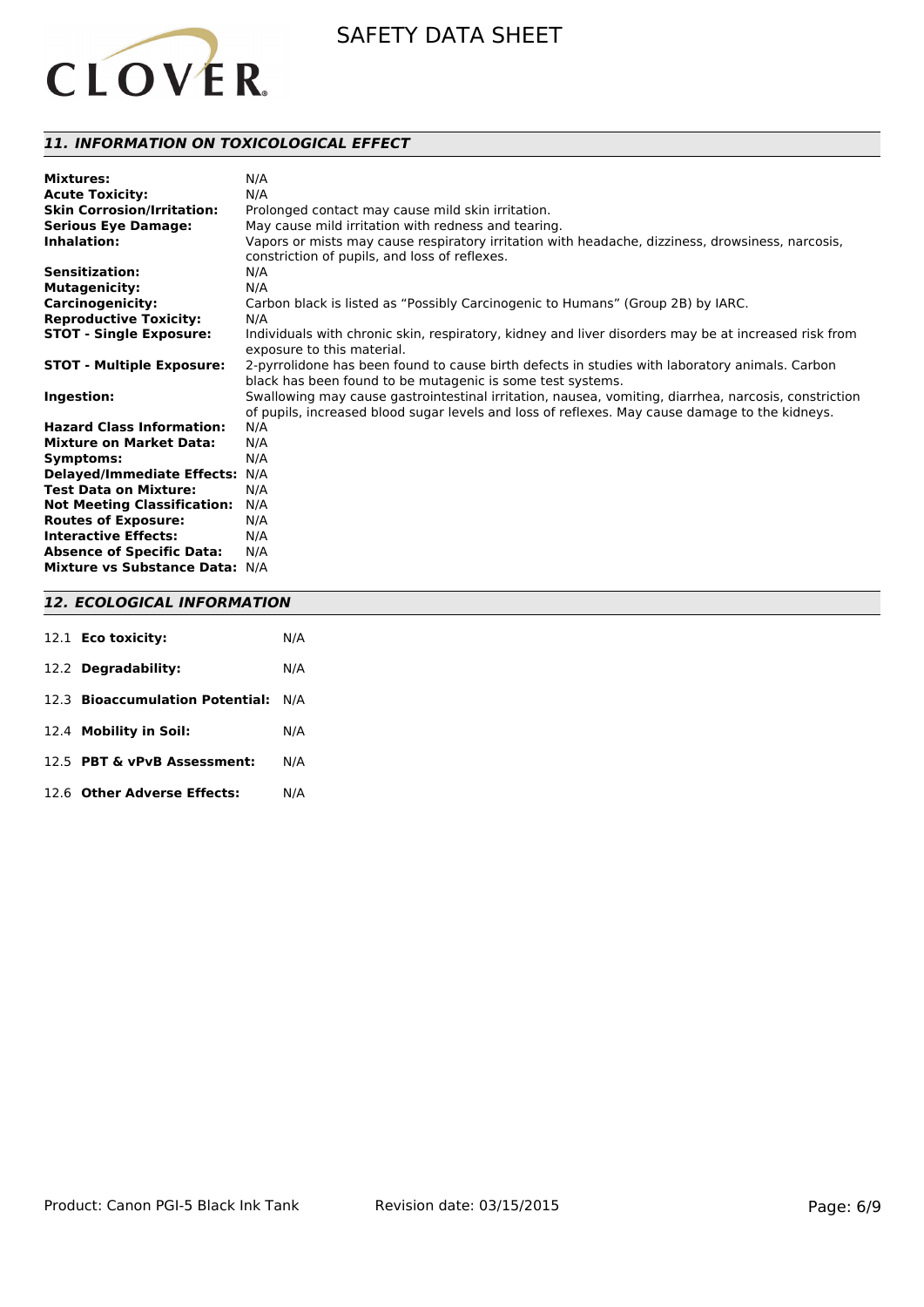

# *13. DISPOSAL CONSIDERATIONS*

#### **Disposal Information:**

 Dispose as a solid waste in accordance with local authority regulations. Empty container retains product residue.

#### **Physical/Chemical Properties that affect Treatment:**

Symbol: This product is not classified as dangerous

Risk Phrases: This product is not classified according to the federal, state and local environmental regulations.

#### **Waste Treatment Information:**

Do not shred toner cartridge, unless dust-explosion prevention measures are taken. Finely dispersed particles may form explosive mixtures in air. Dispose of in compliance with federal, state, and local regulations.

#### **Personal Protection Required:**

N/A

| <b>14. TRANSPORT INFORMATION</b>                               |                                                                                                                                                                                                                                                                                |           |  |  |
|----------------------------------------------------------------|--------------------------------------------------------------------------------------------------------------------------------------------------------------------------------------------------------------------------------------------------------------------------------|-----------|--|--|
| 14.1 <b>ID Number:</b>                                         | N/A                                                                                                                                                                                                                                                                            |           |  |  |
| 14.2 Shipping Name:                                            | Not Regulated                                                                                                                                                                                                                                                                  |           |  |  |
| 14.3 Hazard Class:                                             | HMIS Rating: Health = $1$ Fire = 0 Reactivity = 0                                                                                                                                                                                                                              |           |  |  |
| 14.4 Packing Group:                                            | N/A                                                                                                                                                                                                                                                                            |           |  |  |
| 14.5 Environmental Hazards:                                    | N/A                                                                                                                                                                                                                                                                            |           |  |  |
| 14.6 User Precautions:                                         | N/A                                                                                                                                                                                                                                                                            |           |  |  |
| 14.7 Bulk Transport:                                           | N/A                                                                                                                                                                                                                                                                            |           |  |  |
| <b>15. REGULATORY INFORMATION</b>                              |                                                                                                                                                                                                                                                                                |           |  |  |
| 15.1 Regulatory Information:                                   | OSHA HAZARD CLASSIFICATION: Irritant, target organ effects, carcinogen                                                                                                                                                                                                         |           |  |  |
| <b>EPA Regulatory Information: N/A</b>                         |                                                                                                                                                                                                                                                                                |           |  |  |
| <b>CERCLA Reportable Quantity: N/A</b>                         |                                                                                                                                                                                                                                                                                |           |  |  |
| 15.2 Superfund Information:                                    |                                                                                                                                                                                                                                                                                |           |  |  |
| <b>Hazard Categories:</b>                                      |                                                                                                                                                                                                                                                                                |           |  |  |
| Immediate: N/A                                                 |                                                                                                                                                                                                                                                                                |           |  |  |
| Delayed: N/A                                                   |                                                                                                                                                                                                                                                                                |           |  |  |
| <b>Fire:</b> NFPA Rating: Health = $1$ Fire = 0 Reactivity = 0 |                                                                                                                                                                                                                                                                                |           |  |  |
| <b>Pressure: N/A</b>                                           |                                                                                                                                                                                                                                                                                |           |  |  |
| <b>Reactivity: N/A</b>                                         |                                                                                                                                                                                                                                                                                |           |  |  |
| Section 302 - Extremely Hazardous: N/A                         |                                                                                                                                                                                                                                                                                |           |  |  |
| Section 311 - Hazardous: Acute health, chronic health          |                                                                                                                                                                                                                                                                                |           |  |  |
| 15.3 State Regulations:                                        | CALIFORNIA PROPOSITION 65 INFORMATION: This product contains carbon black.<br>California lists carbon black (airborne, unbound particles of respirable size) as known to<br>cause cancer. This product contains no unbound carbon black. Therefore, no warning is<br>required. |           |  |  |
| 15.4 Other Regulatory Information:                             | CERCLA HAZARDOUS SUBSTANCE (40CFR 116): Not applicable WHMIS CLASSIFICATION:<br>Class D - Division 2 - Subdivision A (Very toxic material causing other toxic effects)                                                                                                         |           |  |  |
| Product: Canon PGI-5 Black Ink Tank                            | Revision date: 03/15/2015                                                                                                                                                                                                                                                      | Page: 7/9 |  |  |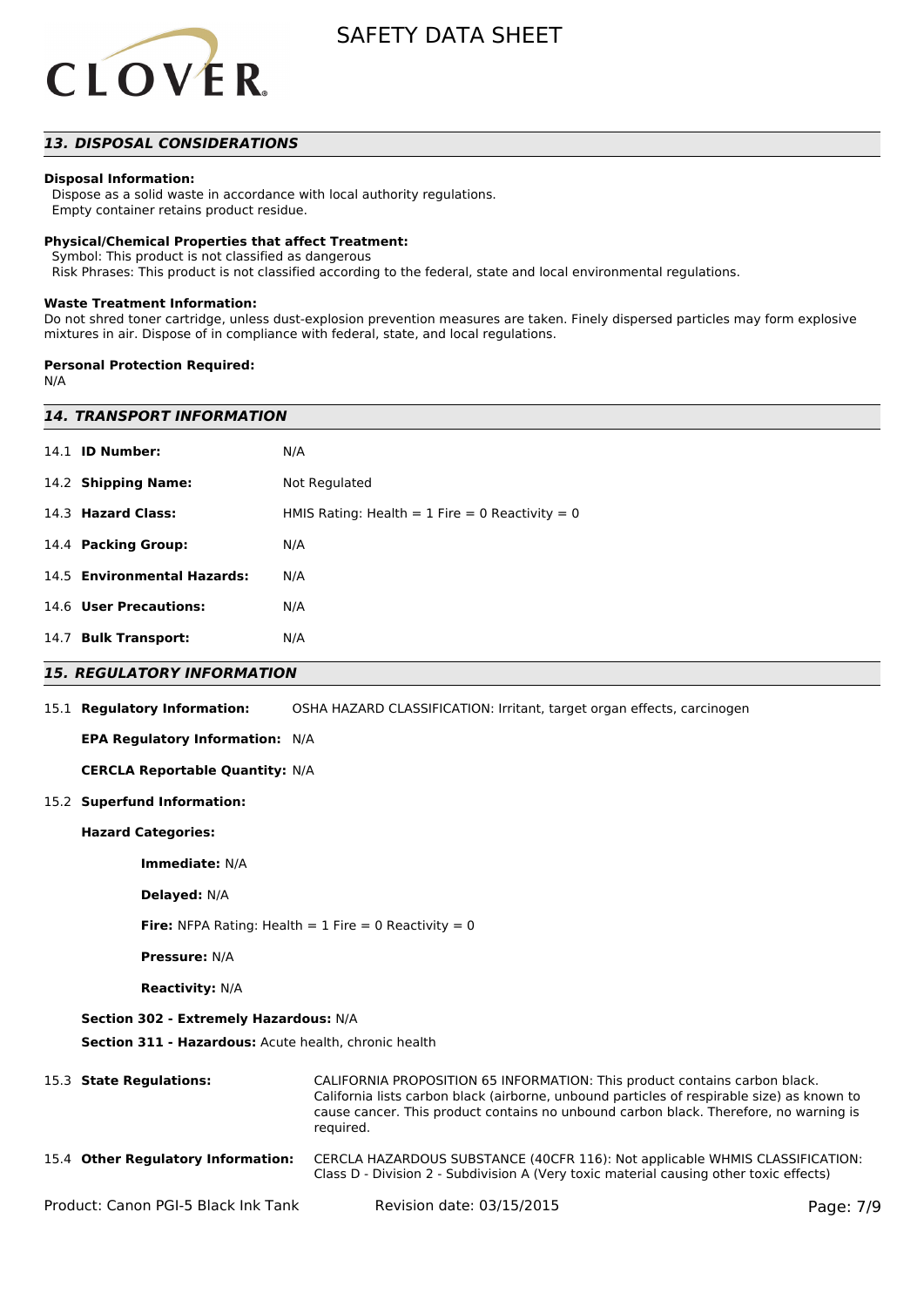

# *16. OTHER INFORMATION*

| <b>General Comments:</b>          | This information is based on our current knowledge. It should not therefore be construed as<br>quaranteeing specific properties of the products as described or their suitability for a particular<br>application |
|-----------------------------------|-------------------------------------------------------------------------------------------------------------------------------------------------------------------------------------------------------------------|
| <b>Creation Date of this SDS:</b> | 05/18/2015                                                                                                                                                                                                        |